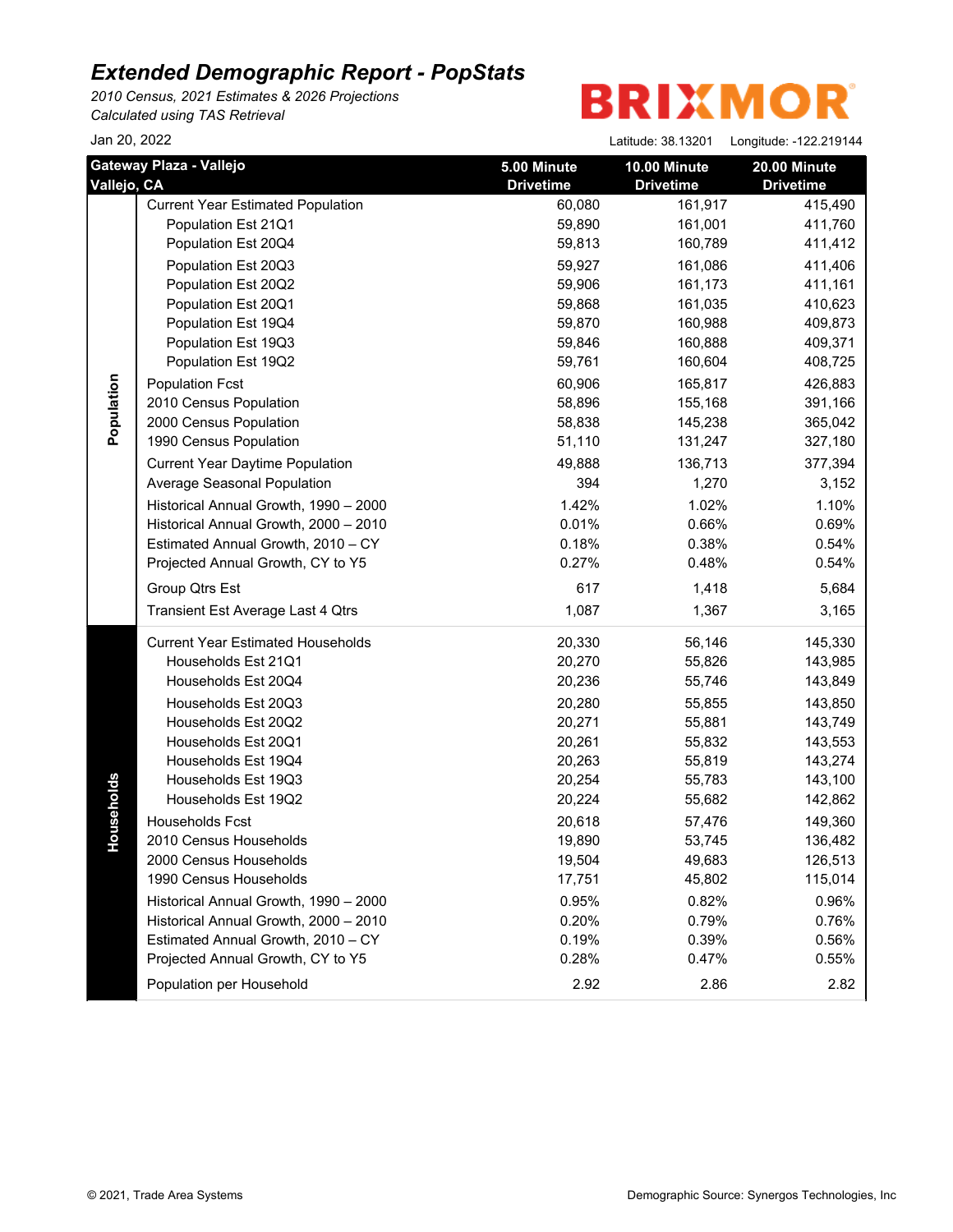*2010 Census, 2021 Estimates & 2026 Projections Calculated using TAS Retrieval*

| Jan 20, 2022                                  |                                 | Latitude: 38.13201               | Longitude: -122.219144           |
|-----------------------------------------------|---------------------------------|----------------------------------|----------------------------------|
| Gateway Plaza - Vallejo<br>Vallejo, CA        | 5.00 Minute<br><b>Drivetime</b> | 10.00 Minute<br><b>Drivetime</b> | 20.00 Minute<br><b>Drivetime</b> |
| HH Income \$500,000 or more                   | 1.2%                            | 1.8%                             | 2.1%                             |
| HH Income \$250,000 to \$499,999              | 1.4%                            | 2.1%                             | 2.5%                             |
| HH Income \$200,000 to \$249,999              | 3.3%                            | 4.9%                             | 5.8%                             |
| HH Income \$175,000 to \$199,999              | 3.3%                            | 3.9%                             | 4.6%                             |
| HH Income \$150,000 to \$174,999              | 5.2%                            | 6.1%                             | 6.9%                             |
| HH Income \$100,000 to 149,999                | 19.0%                           | 18.5%                            | 20.0%                            |
| HH Income \$75,000 to 99,999                  | 14.4%                           | 14.2%                            | 14.3%                            |
| HH Income \$50,000 to 74,999                  | 18.0%                           | 16.8%                            | 15.8%                            |
| HH Income \$35,000 to 49,999                  | 11.2%                           | 10.5%                            | 10.1%                            |
| HH Income \$25,000 to 34,999                  | 8.1%                            | 6.8%                             | 6.2%                             |
| HH Income \$15,000 to 24,999                  | 6.6%                            | 6.0%                             | 5.3%                             |
| HH Income \$0 to 14,999                       | 8.3%                            | 8.3%                             | 6.6%                             |
| Average Household Income                      | \$88,358                        | \$98,158                         | \$106,316                        |
| Median Household Income                       | \$71,828                        | \$77,514                         | \$84,941                         |
| Per Capita Income                             | \$30,158                        | \$34,256                         | \$37,482                         |
| 2000 Average HH Income                        | \$60,649                        | \$60,858                         | \$64,367                         |
| 2000 Median HH Income                         | \$52,133                        | \$51,679                         | \$55,140                         |
| Disposable HH Income \$500,000 or more        | #N/A                            | #N/A                             | #N/A                             |
| Disposable HH Income \$250,000 to \$499,999   | #N/A                            | #N/A                             | #N/A                             |
| Disposable HH Income \$200,000 to \$249,999   | #N/A                            | #N/A                             | #N/A                             |
| Disposable HH Income \$175,000 to \$199,999   | 1%                              | 2%                               | 2%                               |
| Disposable HH Income \$150,000 to \$174,999   | 3%                              | 3%                               | 4%                               |
| Disposable HH Income \$100,000 to \$149,999   | 17%                             | 18%                              | 20%                              |
| Disposable HH Income \$75,000 to \$99,999     | 16%                             | 16%                              | 16%                              |
| Disposable HH Income \$50,000 to \$74,999     | 21%                             | 19%                              | 19%                              |
| Disposable HH Income \$35,000 to \$49,999     | 13%                             | 13%                              | 12%                              |
| Disposable HH Income \$25,000 to \$34,999     | 9%                              | 8%                               | 7%                               |
| Disposable HH Income \$15,000 to \$24,999     | $8%$                            | 7%                               | 6%                               |
| Disposable HH Income \$0 to\$14,999           | $9\%$                           | 9%                               | 7%                               |
| Average Disposable Income                     | 72,741                          | 79,423                           | 85,140                           |
| Median Disposable Income                      | 62,372                          | 67,038                           | 73,228                           |
| Householder White - Count                     | 6,143                           | 19,626                           | 57,615                           |
| Median HH Income                              | \$69,063                        | \$82,141                         | \$90,844                         |
| Average HH Income                             | \$79,401                        | \$91,513                         | \$98,555                         |
| Householder Black or African-American - Count | 4,179                           | 10,116                           | 21,727                           |
| Median HH Income                              | \$56,322                        | \$57,373                         | \$65,519                         |
| Average HH Income                             | \$67,602                        | \$68,159                         | \$77,187                         |
| Householder Hispanic - Count                  | 3,702                           | 9,708                            | 26,739                           |
| Median HH Income                              | \$70,446                        | \$71,566                         | \$77,695                         |
| Average HH Income                             | \$78,915                        | \$81,910                         | \$86,597                         |
| Householder Asian or Pacific Islander - Count | 3,801                           | 10,355                           | 23,898                           |
| Median HH Income                              | \$89,975                        | \$100,120                        | \$103,263                        |
| Average HH Income                             | \$97,548                        | \$105,447                        | \$106,881                        |
| Householder Other or Pacific Islander - Count | 2,505                           | 6,340                            | 15,350                           |
| Median HH Income                              | \$81,349                        | \$79,755                         | \$85,983                         |
| Average HH Income                             | \$88,484                        | \$87,722                         | \$91,794                         |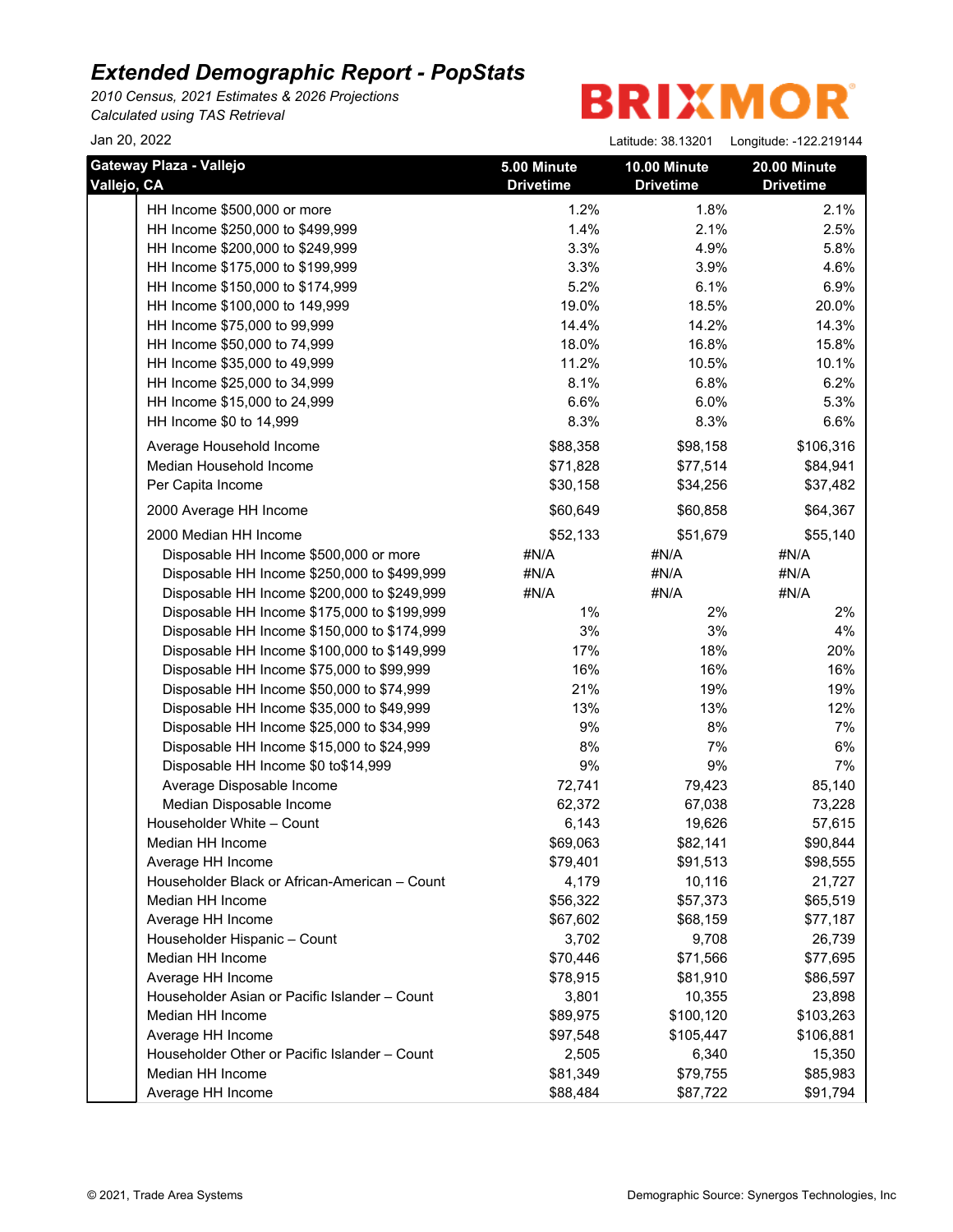*2010 Census, 2021 Estimates & 2026 Projections*

*Calculated using TAS Retrieval*

|                           | Jan 20, 2022                           |                                 | Latitude: 38.13201               | Longitude: -122.219144           |
|---------------------------|----------------------------------------|---------------------------------|----------------------------------|----------------------------------|
|                           | Gateway Plaza - Vallejo<br>Vallejo, CA | 5.00 Minute<br><b>Drivetime</b> | 10.00 Minute<br><b>Drivetime</b> | 20.00 Minute<br><b>Drivetime</b> |
|                           | Male Population                        | 29,326                          | 79,023                           | 203,399                          |
| Gender                    | Female Population                      | 30,754                          | 82,894                           | 212,091                          |
|                           | Count of Pop 0 to 4 years              | 3,903                           | 10,508                           | 26,945                           |
|                           | Count of Pop 0 to 7 years              | 5,396                           | 14,807                           | 37,943                           |
|                           | Count of Pop 5 - 13                    | 6,762                           | 18,482                           | 47,123                           |
|                           | Count of Pop 14 - 18                   | 2,851                           | 7,689                            | 19,284                           |
|                           | Count of Pop 19 - 22                   | 2,905                           | 7,841                            | 20,108                           |
|                           | Count of Pop 22 - 25                   | 2,316                           | 6,320                            | 16,508                           |
|                           | Count of Pop 25 - 29                   | 4,003                           | 10,824                           | 27,979                           |
|                           | Count of Pop 30 - 34                   | 3,897                           | 10,144                           | 26,081                           |
|                           | Count of Pop 35 - 39                   | 3,786                           | 10,108                           | 25,950                           |
|                           | Count of Pop 40 - 44                   | 3,499                           | 9,560                            | 24,781                           |
|                           | Count of Pop 45 - 59                   | 10,882                          | 30,097                           | 78,455                           |
|                           | Count of Pop 60 - 74                   | 11,112                          | 29,762                           | 75,049                           |
|                           | Count of Pop 75 - 84                   | 3,101                           | 8,073                            | 20,740                           |
|                           | Count of Pop 85+                       | 1,064                           | 2,510                            | 6,488                            |
| by Age                    | % of Pop 0 to 4 years                  | 6.5%                            | 6.5%                             | 6.5%                             |
|                           | % of Pop 0 to 7 years                  | 9.0%                            | 9.1%                             | 9.1%                             |
|                           | % of Pop 5 - 13                        | 11.3%                           | 11.4%                            | 11.3%                            |
|                           | % of Pop 14 - 18                       | 4.7%                            | 4.7%                             | 4.6%                             |
|                           | % of Pop 19 - 22                       | 4.8%                            | 4.8%                             | 4.8%                             |
|                           | % of Pop 22 - 25                       | 3.9%                            | 3.9%                             | 4.0%                             |
|                           | % of Pop 25 - 29                       | 6.7%                            | 6.7%                             | 6.7%                             |
|                           | % of Pop 30 - 34                       | 6.5%                            | 6.3%                             | 6.3%                             |
|                           | % of Pop 35 - 39                       | 6.3%                            | 6.2%                             | 6.2%                             |
|                           | % of Pop 40 - 44                       | 5.8%                            | 5.9%                             | 6.0%                             |
|                           | % of Pop 45 - 59                       | 18.1%                           | 18.6%                            | 18.9%                            |
|                           | % of Pop 60 - 74                       | 18.5%                           | 18.4%                            | 18.1%                            |
|                           | % of Pop 75 - 84                       | 5.2%                            | 5.0%                             | 5.0%                             |
|                           | % of Pop 85+                           | 1.8%                            | 1.6%                             | 1.6%                             |
|                           | Median Age                             | 39.5                            | 39.5                             | 39.6                             |
|                           | Average Age                            | 40.2                            | 40.0                             | 40.0                             |
|                           | % of Pop 0 to 4 years                  | 6.8%                            | 6.8%                             | 6.8%                             |
|                           | % of Pop 5 - 13                        | 11.8%                           | 11.9%                            | 11.8%                            |
|                           | % of Pop 14 - 18                       | 4.9%                            | 4.9%                             | 4.8%                             |
|                           | % of Pop 19 - 22                       | 5.1%                            | 5.1%                             | 5.1%                             |
|                           | % of Pop 22 - 25                       | 4.1%                            | 4.1%                             | 4.2%                             |
|                           | % of Pop 25 - 29                       | 7.1%                            | 7.1%                             | 7.1%                             |
|                           | % of Pop 30 - 34                       | 6.7%                            | 6.5%                             | 6.5%                             |
|                           | % of Pop 35 - 39                       | 6.5%                            | 6.4%                             | 6.4%                             |
|                           | % of Pop 40 - 44                       | 5.9%                            | 6.0%                             | 6.0%                             |
| Male Population<br>by Age | % of Pop 45 - 59                       | 17.9%                           | 18.3%                            | 18.6%                            |
|                           | % of Pop 75 - 84                       | 4.6%                            | 4.4%                             | 4.4%                             |
|                           | % of Pop 60 - 74<br>% of Pop 85+       | 17.5%                           | 17.4%                            | 17.1%                            |
|                           |                                        | 1.1%                            | 1.1%                             | 1.1%                             |
|                           | Median Age                             | 37.7                            | 37.8                             | 37.8                             |
|                           | Average Age                            | 38.9                            | 38.8                             | 38.8                             |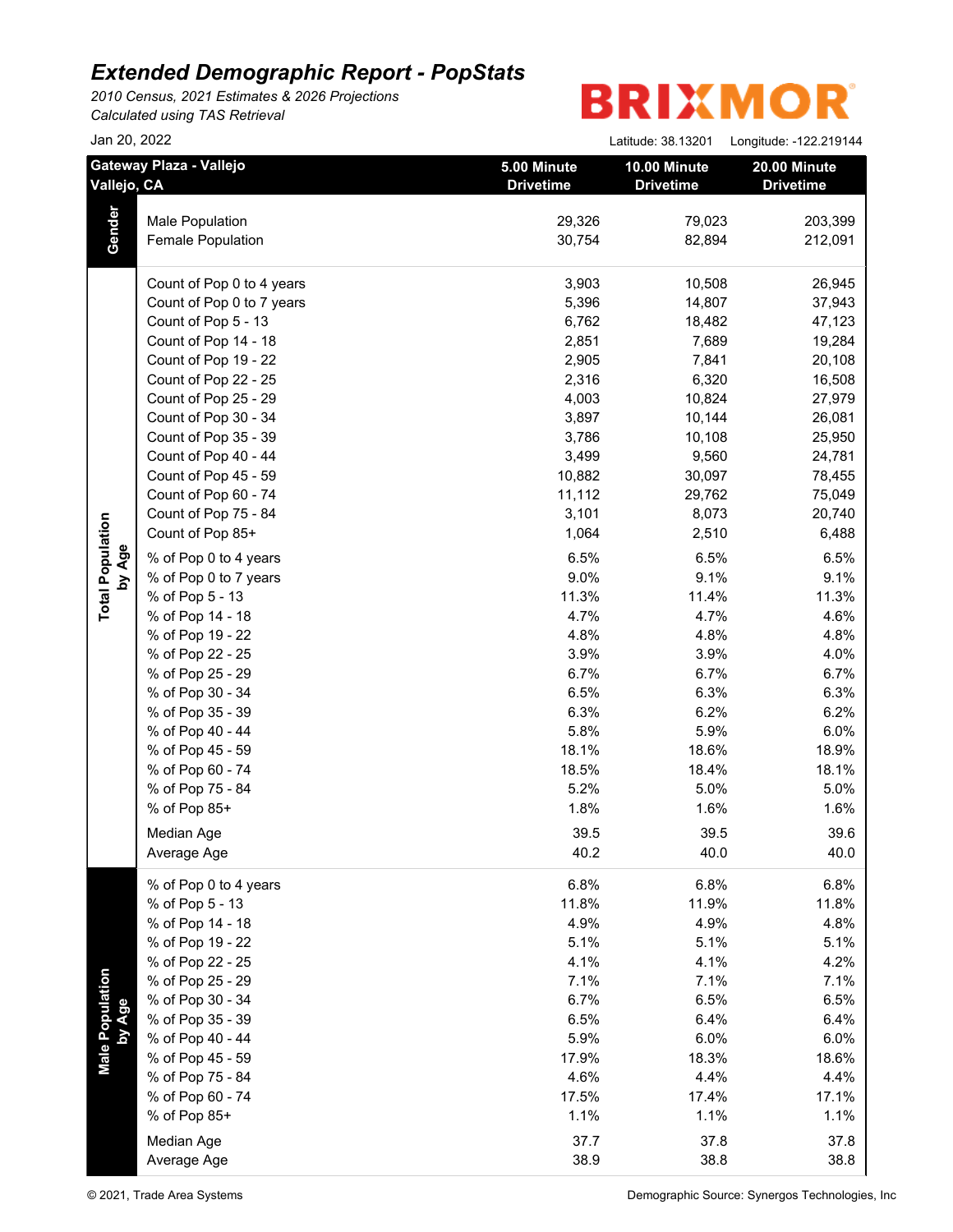*2010 Census, 2021 Estimates & 2026 Projections Calculated using TAS Retrieval*

|                    | Jan 20, 2022                                                         |                                 | Latitude: 38.13201               | Longitude: -122.219144           |  |
|--------------------|----------------------------------------------------------------------|---------------------------------|----------------------------------|----------------------------------|--|
|                    | Gateway Plaza - Vallejo<br>Vallejo, CA                               | 5.00 Minute<br><b>Drivetime</b> | 10.00 Minute<br><b>Drivetime</b> | 20.00 Minute<br><b>Drivetime</b> |  |
|                    | % of Pop 0 to 4 years                                                | 6.2%                            | 6.2%                             | 6.2%                             |  |
|                    | % of Pop 5 - 13                                                      | 10.7%                           | 10.9%                            | 10.9%                            |  |
|                    | % of Pop 14 - 18                                                     | 4.6%                            | 4.6%                             | 4.5%                             |  |
|                    | % of Pop 19 - 22                                                     | 4.6%                            | 4.6%                             | 4.6%                             |  |
|                    | % of Pop 22 - 25                                                     | 3.6%                            | 3.7%                             | 3.7%                             |  |
|                    | % of Pop 25 - 29                                                     | 6.3%                            | 6.3%                             | 6.4%                             |  |
|                    | % of Pop 30 - 34                                                     | 6.3%                            | 6.1%                             | 6.0%                             |  |
| by Age             | % of Pop 35 - 39                                                     | 6.1%                            | 6.1%                             | 6.1%                             |  |
|                    | % of Pop 40 - 44                                                     | 5.8%                            | 5.8%                             | 5.9%                             |  |
|                    | % of Pop 45 - 59                                                     | 18.3%                           | 18.9%                            | 19.2%                            |  |
|                    | % of Pop 60 - 74                                                     | 19.4%                           | 19.3%                            | 19.0%                            |  |
|                    | % of Pop 75 - 84                                                     | 5.7%                            | 5.5%                             | 5.6%                             |  |
|                    | % of Pop 85+                                                         | 2.4%                            | 2.0%                             | 2.0%                             |  |
|                    | Median Age                                                           | 41.4                            | 41.3                             | 41.4                             |  |
|                    | Average Age                                                          | 41.5                            | 41.2                             | 41.2                             |  |
|                    | Count of White                                                       | 20,437                          | 62,114                           | 189,403                          |  |
|                    | Count of Black or African-American                                   | 12,190                          | 28,989                           | 62,729                           |  |
|                    | Count of Asian or Pacific Islander                                   | 14,664                          | 39,231                           | 84,409                           |  |
|                    | Count of Other races                                                 | 12,789                          | 31,583                           | 78,949                           |  |
|                    | White                                                                | 34.0%                           | 38.4%                            | 45.6%                            |  |
|                    | <b>Black or African American</b>                                     | 20.3%                           | 17.9%                            | 15.1%                            |  |
|                    | Asian                                                                | 24.4%                           | 24.2%                            | 20.3%                            |  |
|                    | <b>Other Races</b>                                                   | 21.3%                           | 19.5%                            | 19.0%                            |  |
|                    | Speak English at Home                                                | 61.4%                           | 63.6%                            | 63.9%                            |  |
|                    | Speak Spanish at Home                                                | 19.1%                           | 17.2%                            | 18.0%                            |  |
|                    | Speak French or French Creole at Home                                | 0.3%                            | 0.4%                             | 0.3%                             |  |
|                    | Speak German at Home                                                 | 0.2%                            | 0.2%                             | 0.3%                             |  |
|                    | Speak Russian or Other Slavic Language at Hor                        | 0.0%                            | 0.2%                             | 0.3%                             |  |
| Language<br>Spoken | Speak Other Indo-European Language at Home                           | 1.3%                            | 1.7%                             | 2.9%                             |  |
|                    | Speak Chinese at Home                                                | 0.7%                            | 1.1%                             | 1.9%                             |  |
|                    | Speak Korean at Home                                                 | 0.3%                            | 0.3%                             | 0.4%                             |  |
|                    | Speak Vietnamese at Home                                             | 0.9%                            | 0.6%                             | 0.9%                             |  |
|                    | Speak Other Asian Language at Home                                   | 2.2%                            | 1.8%                             | 2.1%                             |  |
|                    | Speak Tagalog and Other Pacific Languages at                         | 13.1%                           | 12.4%                            | 8.2%                             |  |
|                    | Speak Other Language at Home                                         | 0.4%                            | 0.4%                             | 1.0%                             |  |
|                    | <b>Hispanic Population</b>                                           | 15,595                          | 38,344                           | 105,816                          |  |
|                    | <b>Hispanic Population Percent</b>                                   | 26.0%                           | 23.7%                            | 25.5%                            |  |
|                    | Mexican                                                              | 68.2%                           | 68.4%                            | 71.5%                            |  |
|                    | Puerto Rican                                                         | 6.4%                            | 4.5%                             | 3.8%                             |  |
|                    | Cuban                                                                | 0.5%                            | 0.6%                             | 0.5%                             |  |
|                    | Dominican                                                            | 0.0%                            | 0.4%                             | 0.2%                             |  |
|                    | <b>Central American</b>                                              | 17.7%                           | 16.8%                            | 13.8%                            |  |
|                    | South American                                                       | 0.9%                            | 1.4%                             | 2.5%                             |  |
|                    | Other Hispanic                                                       | 6.1%                            | 7.9%                             | 7.6%                             |  |
|                    |                                                                      |                                 |                                  |                                  |  |
|                    | 2000 Hispanic Population Percent<br>1990 Hispanic Population Percent | 15%<br>10%                      | 16%<br>10%                       | 17%<br>11%                       |  |
|                    |                                                                      |                                 |                                  |                                  |  |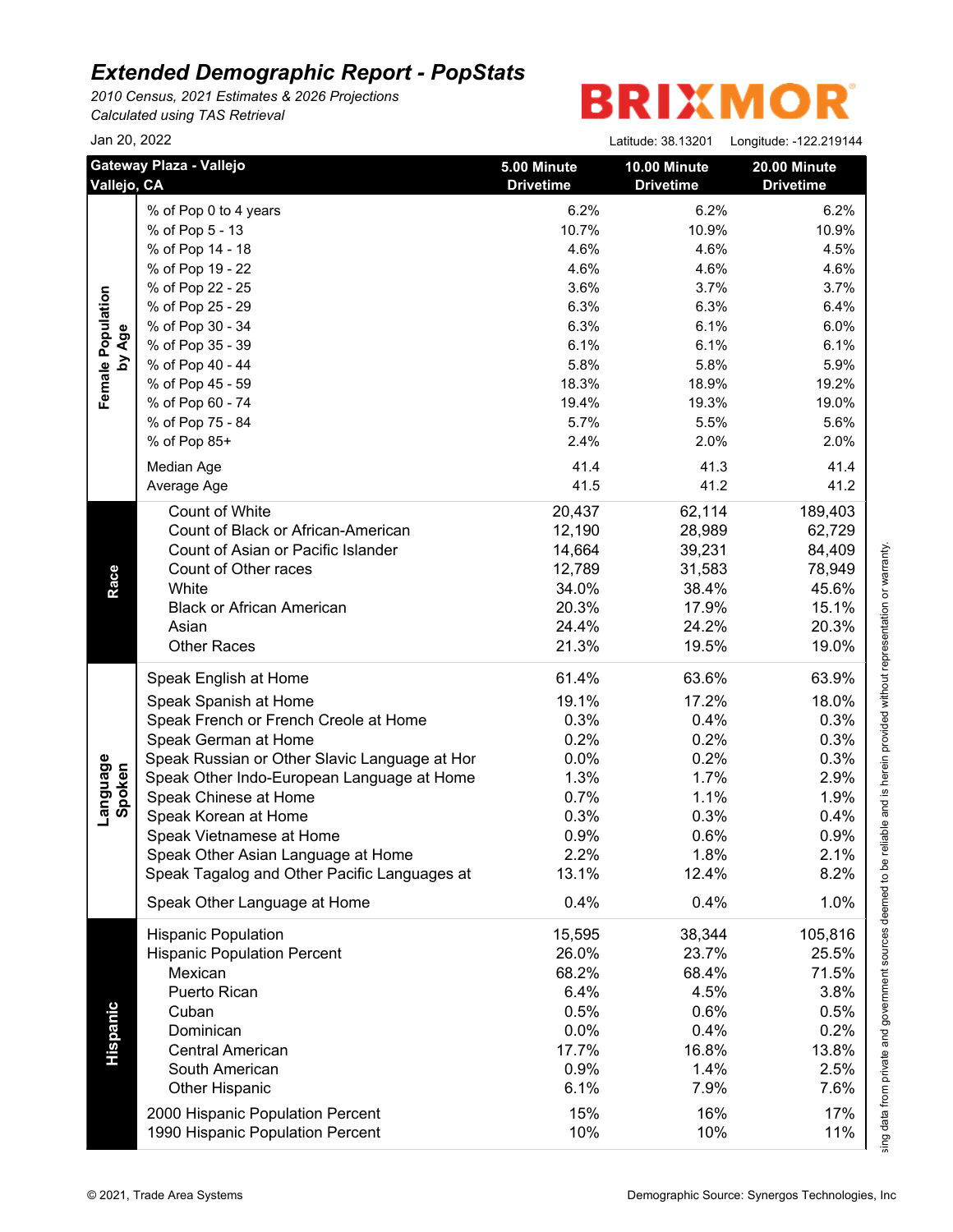*2010 Census, 2021 Estimates & 2026 Projections Calculated using TAS Retrieval*

| Jan 20, 2022           |                                            |                                 | Latitude: 38.13201               | Longitude: -122.219144           |
|------------------------|--------------------------------------------|---------------------------------|----------------------------------|----------------------------------|
| Vallejo, CA            | Gateway Plaza - Vallejo                    | 5.00 Minute<br><b>Drivetime</b> | 10.00 Minute<br><b>Drivetime</b> | 20.00 Minute<br><b>Drivetime</b> |
|                        | American (percent of total population)     | 2.5%                            | 2.5%                             | 2.5%                             |
|                        | American                                   | 1.0%                            | 1.2%                             | 1.3%                             |
|                        | Native American (ie. Indian/Eskimo)        | 0.4%                            | 0.4%                             | 0.4%                             |
|                        | Hawaiian/Pacific Islander                  | 1.1%                            | 0.9%                             | 0.7%                             |
|                        | Asian (percent of total population)        | 23.9%                           | 23.7%                            | 19.9%                            |
|                        | Chinese                                    | 1.2%                            | 1.4%                             | 2.4%                             |
|                        | Japanese                                   | 0.3%                            | 0.4%                             | 0.5%                             |
|                        | Korean<br>South Central Asian (ie. Indian) | 0.3%<br>1.0%                    | 0.4%<br>1.4%                     | 0.5%<br>1.9%                     |
|                        | South East Asian (ie. Vietnamese)          | 20.8%                           | 19.6%                            | 14.0%                            |
|                        | <b>Other Asian</b>                         | 0.4%                            | 0.6%                             | 0.6%                             |
|                        | European (percent of total population)     | 9.2%                            | 12.3%                            | 15.2%                            |
|                        | <b>British</b>                             | 1.4%                            | 1.9%                             | 2.3%                             |
|                        | Dutch                                      | 0.2%                            | 0.2%                             | 0.3%                             |
|                        | French<br>German                           | 0.5%<br>1.9%                    | 0.6%<br>2.5%                     | 0.6%<br>2.8%                     |
|                        | Italian                                    | 1.1%                            | 1.4%                             | 1.7%                             |
|                        | Polish                                     | 0.3%                            | 0.4%                             | 0.4%                             |
|                        | Scandinavian                               | 0.8%                            | 1.1%                             | 1.3%                             |
|                        | Scotch/Irish                               | 2.1%                            | 2.8%                             | 3.3%                             |
|                        | Other European (ie. Greek/Russian)         | 1.0%                            | 1.6%                             | 2.5%                             |
|                        | Middle Eastern                             | 0.2%                            | 0.3%                             | 0.6%                             |
|                        | <b>Other Ancestry</b>                      | 32.2%                           | 30.5%                            | 28.9%                            |
|                        | <b>Unclassified Ancestry</b>               | 6.1%                            | 7.0%                             | 7.5%                             |
|                        | Adult Population (25 Years or Older)       | 41,344                          | 111,077                          | 285,522                          |
|                        | Elementary (0 to 8)                        | 5.1%                            | 5.2%                             | 5.9%                             |
|                        | Some High School (9 to 11)                 | 7.2%                            | 6.2%                             | 5.7%                             |
|                        | High School Graduate (12)                  | 25.7%                           | 23.6%                            | 22.5%                            |
|                        | Some College (13 to 16)                    | 27.7%                           | 26.7%                            | 26.2%                            |
| Education<br>(Age 25+) | Associates Degree Only                     | 10.4%                           | 10.3%                            | 10.2%                            |
|                        | <b>Bachelors Degree Only</b>               | 17.5%                           | 20.2%                            | 20.7%                            |
|                        | Graduate Degree                            | 6.4%                            | 7.9%                             | 8.8%                             |
|                        | % College $(4+)$                           | 23.9%                           | 28.0%                            | 29.5%                            |
|                        | Total Households - count                   | 20,330                          | 56,146                           | 145,330                          |
|                        | One Person HHs - count                     | 4,594                           | 12,957                           | 33,372                           |
|                        | Family HHs - count                         | 14,557                          | 39,324                           | 102,452                          |
|                        | Married Couple - count                     | 9,225                           | 26,287                           | 71,648                           |
|                        | w/own children - count                     | 3,153                           | 9,850                            | 28,098                           |
|                        | w/out own children - count                 | 6,072                           | 16,437                           | 43,550                           |
|                        | Male Householder - count                   | 1,616                           | 3,916                            | 9,249                            |
|                        | Female Householder - count                 | 3,717                           | 9,122                            | 21,555                           |
| Household<br>Type      | Non-Family Households - count              | 1,179                           | 3,864                            | 9,505                            |
|                        | 1 Person Household                         | 22.6%                           | 23.1%                            | 23.0%                            |
|                        | 2 Person Household                         | 28.6%                           | 29.3%                            | 30.0%                            |
|                        | 3 Person Household                         | 17.1%                           | 17.2%                            | 17.4%                            |
|                        | 4 Person Household                         | 14.5%                           | 14.5%                            | 14.8%                            |
|                        | 5 Person Household                         | 8.8%                            | 8.4%                             | 8.0%                             |
|                        | 6 Person Household                         | 4.2%                            | 3.9%                             | 3.7%                             |
|                        | 7+ Person Household                        | 4.2%                            | 3.6%                             | 3.2%                             |
|                        | % Households With Children                 | 27.6%                           | 28.0%                            | 28.9%                            |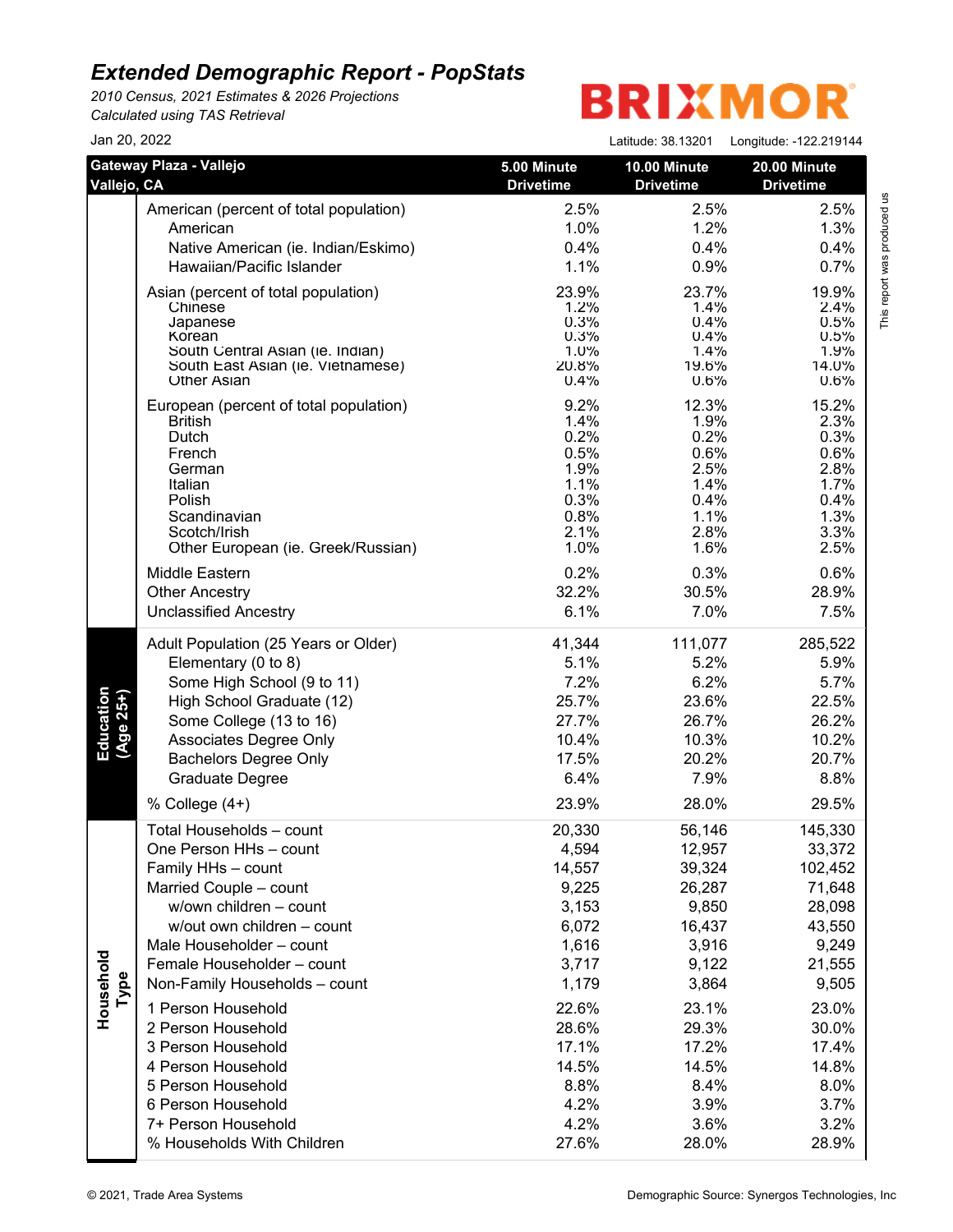*2010 Census, 2021 Estimates & 2026 Projections Calculated using TAS Retrieval*

| Jan 20, 2022                                          |                                                                                                                                                                                                                                                                                                                                                                                                                                                                                                      |                                                                                                               | Latitude: 38.13201                                                                                            | Longitude: -122.219144                                                                                        |
|-------------------------------------------------------|------------------------------------------------------------------------------------------------------------------------------------------------------------------------------------------------------------------------------------------------------------------------------------------------------------------------------------------------------------------------------------------------------------------------------------------------------------------------------------------------------|---------------------------------------------------------------------------------------------------------------|---------------------------------------------------------------------------------------------------------------|---------------------------------------------------------------------------------------------------------------|
| Vallejo, CA                                           | Gateway Plaza - Vallejo                                                                                                                                                                                                                                                                                                                                                                                                                                                                              | 5.00 Minute<br><b>Drivetime</b>                                                                               | 10.00 Minute<br><b>Drivetime</b>                                                                              | 20.00 Minute<br><b>Drivetime</b>                                                                              |
|                                                       | <b>Total Housing Units</b><br><b>Owner Occupied Percent</b><br><b>Renter Occupied Percent</b><br><b>Vacant Housing Percent</b><br>Total Housing Units (Census 2000)<br>For Rent (Census 2000)<br>For Sale (Census 2000)<br>Rented or Sold, (Census 2000)<br>Seasonal (Census 2014)<br>Other (Census 2000)                                                                                                                                                                                            | 21,902<br>59.1%<br>33.7%<br>7.2%<br>20,122<br>40%<br>32%<br>13%<br>3%<br>9%                                   | 60,488<br>58.0%<br>34.9%<br>7.2%<br>51,689<br>42%<br>28%<br>15%<br>3%<br>7%                                   | 154,869<br>59.3%<br>34.5%<br>6.2%<br>130,478<br>43%<br>27%<br>12%<br>4%<br>8%                                 |
| Homes Built<br>By Year                                | Homes Built 1990 to 2000<br>Homes Built 1980 to 1989<br>Homes Built 1970 to 1979<br>Homes Built 1960 to 1969<br>Homes Built 1950 to 1959<br>Homes Built 1940 to 1949<br>Homes Built Before 1939                                                                                                                                                                                                                                                                                                      | 10%<br>18%<br>16%<br>14%<br>18%<br>14%<br>10%                                                                 | 12%<br>23%<br>17%<br>12%<br>15%<br>10%<br>12%                                                                 | 13%<br>23%<br>20%<br>14%<br>14%<br>8%<br>8%                                                                   |
| <b>Structure</b><br>Units in                          | 1 Unit<br>2 - 9 Units<br>Greater than 10 Units<br><b>Mobilie Trailer</b><br><b>Other Units</b>                                                                                                                                                                                                                                                                                                                                                                                                       | 80%<br>9%<br>8%<br>3%<br>0%                                                                                   | 73%<br>13%<br>9%<br>4%<br>$0\%$                                                                               | 74%<br>12%<br>11%<br>3%<br>0%                                                                                 |
| vner Occupied)<br>Home Value<br>$\check{\mathcal{S}}$ | Property Value \$1,000,000 or more<br>Property Value \$750,000 to \$999,999<br>Property Value \$500,000 to \$749,999<br>Property Value \$400,000 to \$499,999<br>Property Value \$300,000, to \$399,999<br>Property Value \$200,000 to \$299,999<br>Property Value \$150,000 to \$199,999<br>Property Value \$100,000 to \$149,999<br>Property Value \$60,000 to \$99,999<br>Property Value \$40,000 to \$59,999<br>Property Value \$0 to \$39,999<br><b>Median Home Value</b><br><b>Median Rent</b> | 10.3%<br>29.0%<br>34.2%<br>9.3%<br>4.0%<br>2.1%<br>1.0%<br>0.9%<br>1.1%<br>0.8%<br>1.1%<br>\$694,194<br>\$826 | 17.9%<br>28.4%<br>29.1%<br>7.4%<br>4.1%<br>2.0%<br>1.3%<br>1.4%<br>1.0%<br>0.7%<br>1.1%<br>\$742,733<br>\$784 | 21.0%<br>26.3%<br>30.1%<br>7.0%<br>3.4%<br>1.8%<br>0.8%<br>0.8%<br>0.9%<br>0.4%<br>0.9%<br>\$756,289<br>\$817 |
| per Household<br>Wealth                               | \$0 and under - percent<br>\$1 to \$4999 - percent<br>\$5k to \$9999 - percent<br>\$10k to \$24999 - percent<br>\$25k to \$49999 - percent<br>\$50k to \$99999 - percent<br>\$100k to \$249999 - percent<br>\$250k to \$499999 - percent<br>$$500k+ - percent$<br>Median HH Wealth<br>Avg HH Wealth                                                                                                                                                                                                  | 17.9%<br>9.1%<br>4.7%<br>6.5%<br>6.9%<br>10.3%<br>17.9%<br>12.8%<br>13.8%<br>\$73,491<br>\$229,395            | 17.8%<br>8.9%<br>4.7%<br>6.5%<br>6.9%<br>10.3%<br>17.9%<br>12.9%<br>14.2%<br>\$76,116<br>\$234,159            | 17.5%<br>8.6%<br>4.6%<br>6.4%<br>6.8%<br>10.2%<br>18.0%<br>13.1%<br>14.6%<br>\$79,570<br>\$239,232            |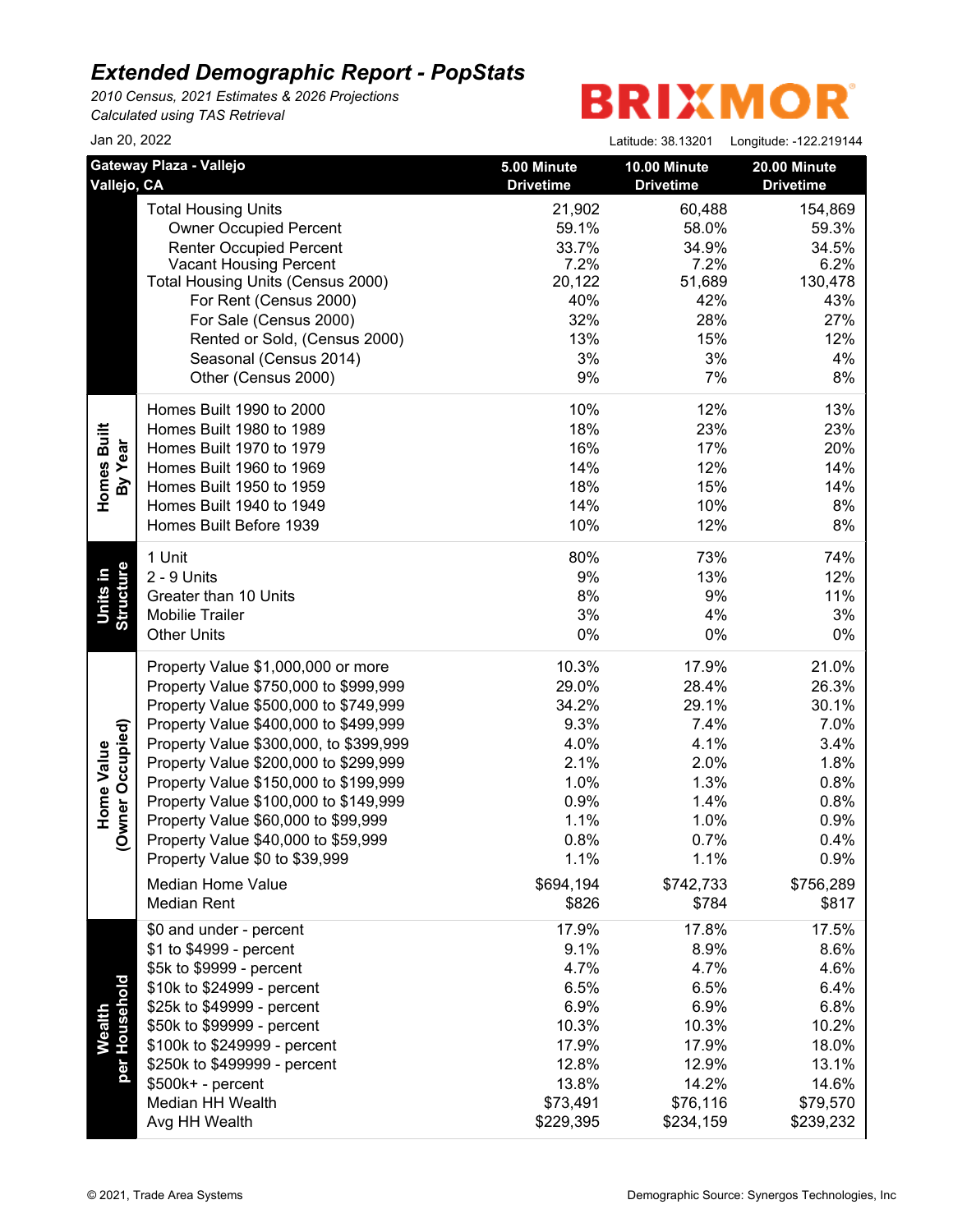*2010 Census, 2021 Estimates & 2026 Projections Calculated using TAS Retrieval*

|                                         |                                                                                                                                                                                                                                                                                                                                                                                                                                                                                                                                                                                                                                                                                                                                                                                                                                                                                                                               | Latitude: 38.13201                                                                                                                                                                                                                                          | Longitude: -122.219144                                                                                                                                                                                                                                                                                          |
|-----------------------------------------|-------------------------------------------------------------------------------------------------------------------------------------------------------------------------------------------------------------------------------------------------------------------------------------------------------------------------------------------------------------------------------------------------------------------------------------------------------------------------------------------------------------------------------------------------------------------------------------------------------------------------------------------------------------------------------------------------------------------------------------------------------------------------------------------------------------------------------------------------------------------------------------------------------------------------------|-------------------------------------------------------------------------------------------------------------------------------------------------------------------------------------------------------------------------------------------------------------|-----------------------------------------------------------------------------------------------------------------------------------------------------------------------------------------------------------------------------------------------------------------------------------------------------------------|
| Gateway Plaza - Vallejo<br>Vallejo, CA  | 5.00 Minute<br><b>Drivetime</b>                                                                                                                                                                                                                                                                                                                                                                                                                                                                                                                                                                                                                                                                                                                                                                                                                                                                                               | 10.00 Minute<br><b>Drivetime</b>                                                                                                                                                                                                                            | 20.00 Minute<br><b>Drivetime</b>                                                                                                                                                                                                                                                                                |
|                                         |                                                                                                                                                                                                                                                                                                                                                                                                                                                                                                                                                                                                                                                                                                                                                                                                                                                                                                                               |                                                                                                                                                                                                                                                             |                                                                                                                                                                                                                                                                                                                 |
|                                         |                                                                                                                                                                                                                                                                                                                                                                                                                                                                                                                                                                                                                                                                                                                                                                                                                                                                                                                               |                                                                                                                                                                                                                                                             | 259                                                                                                                                                                                                                                                                                                             |
|                                         |                                                                                                                                                                                                                                                                                                                                                                                                                                                                                                                                                                                                                                                                                                                                                                                                                                                                                                                               |                                                                                                                                                                                                                                                             | 100                                                                                                                                                                                                                                                                                                             |
|                                         |                                                                                                                                                                                                                                                                                                                                                                                                                                                                                                                                                                                                                                                                                                                                                                                                                                                                                                                               |                                                                                                                                                                                                                                                             |                                                                                                                                                                                                                                                                                                                 |
| Employed Civilian Pop 16+ by Occupation | 26,637                                                                                                                                                                                                                                                                                                                                                                                                                                                                                                                                                                                                                                                                                                                                                                                                                                                                                                                        |                                                                                                                                                                                                                                                             | 199,894                                                                                                                                                                                                                                                                                                         |
|                                         |                                                                                                                                                                                                                                                                                                                                                                                                                                                                                                                                                                                                                                                                                                                                                                                                                                                                                                                               |                                                                                                                                                                                                                                                             | 14.3%                                                                                                                                                                                                                                                                                                           |
|                                         |                                                                                                                                                                                                                                                                                                                                                                                                                                                                                                                                                                                                                                                                                                                                                                                                                                                                                                                               |                                                                                                                                                                                                                                                             | 20.8%                                                                                                                                                                                                                                                                                                           |
|                                         |                                                                                                                                                                                                                                                                                                                                                                                                                                                                                                                                                                                                                                                                                                                                                                                                                                                                                                                               |                                                                                                                                                                                                                                                             | 5.1%                                                                                                                                                                                                                                                                                                            |
|                                         |                                                                                                                                                                                                                                                                                                                                                                                                                                                                                                                                                                                                                                                                                                                                                                                                                                                                                                                               |                                                                                                                                                                                                                                                             | 9.5%                                                                                                                                                                                                                                                                                                            |
|                                         |                                                                                                                                                                                                                                                                                                                                                                                                                                                                                                                                                                                                                                                                                                                                                                                                                                                                                                                               |                                                                                                                                                                                                                                                             | 12.9%                                                                                                                                                                                                                                                                                                           |
|                                         |                                                                                                                                                                                                                                                                                                                                                                                                                                                                                                                                                                                                                                                                                                                                                                                                                                                                                                                               |                                                                                                                                                                                                                                                             | 2.6%                                                                                                                                                                                                                                                                                                            |
| <b>Food Preperation</b>                 |                                                                                                                                                                                                                                                                                                                                                                                                                                                                                                                                                                                                                                                                                                                                                                                                                                                                                                                               |                                                                                                                                                                                                                                                             | 6.0%                                                                                                                                                                                                                                                                                                            |
|                                         |                                                                                                                                                                                                                                                                                                                                                                                                                                                                                                                                                                                                                                                                                                                                                                                                                                                                                                                               |                                                                                                                                                                                                                                                             | 3.7%                                                                                                                                                                                                                                                                                                            |
| Personal Care                           | 2.8%                                                                                                                                                                                                                                                                                                                                                                                                                                                                                                                                                                                                                                                                                                                                                                                                                                                                                                                          |                                                                                                                                                                                                                                                             | 2.8%                                                                                                                                                                                                                                                                                                            |
| Farming, Fishing, & Forestry            | 0.5%                                                                                                                                                                                                                                                                                                                                                                                                                                                                                                                                                                                                                                                                                                                                                                                                                                                                                                                          |                                                                                                                                                                                                                                                             | 0.9%                                                                                                                                                                                                                                                                                                            |
| Construction                            | 9.1%                                                                                                                                                                                                                                                                                                                                                                                                                                                                                                                                                                                                                                                                                                                                                                                                                                                                                                                          |                                                                                                                                                                                                                                                             | 8.5%                                                                                                                                                                                                                                                                                                            |
| Production & Transportation             | 14.8%                                                                                                                                                                                                                                                                                                                                                                                                                                                                                                                                                                                                                                                                                                                                                                                                                                                                                                                         |                                                                                                                                                                                                                                                             | 13.0%                                                                                                                                                                                                                                                                                                           |
|                                         |                                                                                                                                                                                                                                                                                                                                                                                                                                                                                                                                                                                                                                                                                                                                                                                                                                                                                                                               |                                                                                                                                                                                                                                                             | 62.6%                                                                                                                                                                                                                                                                                                           |
|                                         |                                                                                                                                                                                                                                                                                                                                                                                                                                                                                                                                                                                                                                                                                                                                                                                                                                                                                                                               |                                                                                                                                                                                                                                                             | 37.4%                                                                                                                                                                                                                                                                                                           |
|                                         |                                                                                                                                                                                                                                                                                                                                                                                                                                                                                                                                                                                                                                                                                                                                                                                                                                                                                                                               |                                                                                                                                                                                                                                                             | 8.8%                                                                                                                                                                                                                                                                                                            |
|                                         |                                                                                                                                                                                                                                                                                                                                                                                                                                                                                                                                                                                                                                                                                                                                                                                                                                                                                                                               |                                                                                                                                                                                                                                                             | 8.2%                                                                                                                                                                                                                                                                                                            |
|                                         |                                                                                                                                                                                                                                                                                                                                                                                                                                                                                                                                                                                                                                                                                                                                                                                                                                                                                                                               |                                                                                                                                                                                                                                                             | 7.1%                                                                                                                                                                                                                                                                                                            |
|                                         |                                                                                                                                                                                                                                                                                                                                                                                                                                                                                                                                                                                                                                                                                                                                                                                                                                                                                                                               |                                                                                                                                                                                                                                                             | 1.8%                                                                                                                                                                                                                                                                                                            |
|                                         |                                                                                                                                                                                                                                                                                                                                                                                                                                                                                                                                                                                                                                                                                                                                                                                                                                                                                                                               |                                                                                                                                                                                                                                                             | 13.2%                                                                                                                                                                                                                                                                                                           |
|                                         |                                                                                                                                                                                                                                                                                                                                                                                                                                                                                                                                                                                                                                                                                                                                                                                                                                                                                                                               |                                                                                                                                                                                                                                                             | 5.8%                                                                                                                                                                                                                                                                                                            |
|                                         |                                                                                                                                                                                                                                                                                                                                                                                                                                                                                                                                                                                                                                                                                                                                                                                                                                                                                                                               |                                                                                                                                                                                                                                                             |                                                                                                                                                                                                                                                                                                                 |
|                                         |                                                                                                                                                                                                                                                                                                                                                                                                                                                                                                                                                                                                                                                                                                                                                                                                                                                                                                                               |                                                                                                                                                                                                                                                             | 6.0%                                                                                                                                                                                                                                                                                                            |
|                                         |                                                                                                                                                                                                                                                                                                                                                                                                                                                                                                                                                                                                                                                                                                                                                                                                                                                                                                                               |                                                                                                                                                                                                                                                             | 0.1%                                                                                                                                                                                                                                                                                                            |
|                                         |                                                                                                                                                                                                                                                                                                                                                                                                                                                                                                                                                                                                                                                                                                                                                                                                                                                                                                                               |                                                                                                                                                                                                                                                             | 4.7%                                                                                                                                                                                                                                                                                                            |
|                                         |                                                                                                                                                                                                                                                                                                                                                                                                                                                                                                                                                                                                                                                                                                                                                                                                                                                                                                                               |                                                                                                                                                                                                                                                             | 23.7%                                                                                                                                                                                                                                                                                                           |
|                                         |                                                                                                                                                                                                                                                                                                                                                                                                                                                                                                                                                                                                                                                                                                                                                                                                                                                                                                                               |                                                                                                                                                                                                                                                             | 9.9%                                                                                                                                                                                                                                                                                                            |
|                                         |                                                                                                                                                                                                                                                                                                                                                                                                                                                                                                                                                                                                                                                                                                                                                                                                                                                                                                                               |                                                                                                                                                                                                                                                             | 4.9%                                                                                                                                                                                                                                                                                                            |
|                                         |                                                                                                                                                                                                                                                                                                                                                                                                                                                                                                                                                                                                                                                                                                                                                                                                                                                                                                                               |                                                                                                                                                                                                                                                             | 5.8%                                                                                                                                                                                                                                                                                                            |
| Drive to Work Alone                     | 67.3%                                                                                                                                                                                                                                                                                                                                                                                                                                                                                                                                                                                                                                                                                                                                                                                                                                                                                                                         |                                                                                                                                                                                                                                                             | 70.8%                                                                                                                                                                                                                                                                                                           |
|                                         |                                                                                                                                                                                                                                                                                                                                                                                                                                                                                                                                                                                                                                                                                                                                                                                                                                                                                                                               |                                                                                                                                                                                                                                                             | 18.8%                                                                                                                                                                                                                                                                                                           |
|                                         |                                                                                                                                                                                                                                                                                                                                                                                                                                                                                                                                                                                                                                                                                                                                                                                                                                                                                                                               |                                                                                                                                                                                                                                                             | 4.7%                                                                                                                                                                                                                                                                                                            |
|                                         |                                                                                                                                                                                                                                                                                                                                                                                                                                                                                                                                                                                                                                                                                                                                                                                                                                                                                                                               |                                                                                                                                                                                                                                                             | 0.2%                                                                                                                                                                                                                                                                                                            |
|                                         |                                                                                                                                                                                                                                                                                                                                                                                                                                                                                                                                                                                                                                                                                                                                                                                                                                                                                                                               |                                                                                                                                                                                                                                                             | 0.4%                                                                                                                                                                                                                                                                                                            |
|                                         |                                                                                                                                                                                                                                                                                                                                                                                                                                                                                                                                                                                                                                                                                                                                                                                                                                                                                                                               |                                                                                                                                                                                                                                                             | 1.4%                                                                                                                                                                                                                                                                                                            |
|                                         |                                                                                                                                                                                                                                                                                                                                                                                                                                                                                                                                                                                                                                                                                                                                                                                                                                                                                                                               |                                                                                                                                                                                                                                                             | 0.8%                                                                                                                                                                                                                                                                                                            |
| Work at Home                            | 2.7%                                                                                                                                                                                                                                                                                                                                                                                                                                                                                                                                                                                                                                                                                                                                                                                                                                                                                                                          | 2.9%                                                                                                                                                                                                                                                        | 2.9%                                                                                                                                                                                                                                                                                                            |
|                                         | <b>Economic Viability Local</b><br><b>Economic Viability Indexed</b><br>Managerial/Executive<br><b>Professional Specialty</b><br><b>Healthcare Support</b><br>Sales<br>Office & Administrative Support<br><b>Protective Service</b><br><b>Building Maintenance &amp; Cleaning</b><br><b>Percent White Collar Workers</b><br><b>Percent Blue Collar Workers</b><br>Agriculture/Mining/Construction<br>Manufacturing<br>Transportation<br>Information<br>Wholesale/Retail<br>Finance, Insurance, Real Estate<br><b>Professional Services</b><br><b>Management Services</b><br><b>Administrative/Waste Services</b><br><b>Educational Services</b><br><b>Entertainment Services</b><br><b>Other Professional Services</b><br><b>Public Administration</b><br>Drive to Work Carpool<br>Travel to Work by Public Transportation<br>Drive to Work on Motorcycle<br>Drive to Work on Bicycle<br>Walked to Work<br><b>Other Means</b> | 260<br>100<br>11.2%<br>19.1%<br>6.7%<br>8.5%<br>13.8%<br>2.7%<br>6.4%<br>4.4%<br>59.3%<br>40.7%<br>8.2%<br>8.0%<br>7.3%<br>1.9%<br>13.6%<br>4.7%<br>4.6%<br>0.0%<br>4.4%<br>25.1%<br>11.0%<br>5.8%<br>5.2%<br>23.0%<br>4.6%<br>0.2%<br>0.3%<br>1.1%<br>0.8% | 260<br>100<br>74,998<br>12.9%<br>20.7%<br>5.8%<br>9.4%<br>13.4%<br>2.7%<br>5.9%<br>3.5%<br>2.7%<br>0.7%<br>8.8%<br>13.5%<br>62.2%<br>37.8%<br>8.3%<br>8.5%<br>7.1%<br>1.9%<br>13.3%<br>5.3%<br>5.8%<br>0.1%<br>4.3%<br>24.6%<br>10.4%<br>5.3%<br>5.2%<br>68.6%<br>21.3%<br>4.7%<br>0.2%<br>0.4%<br>1.2%<br>0.7% |